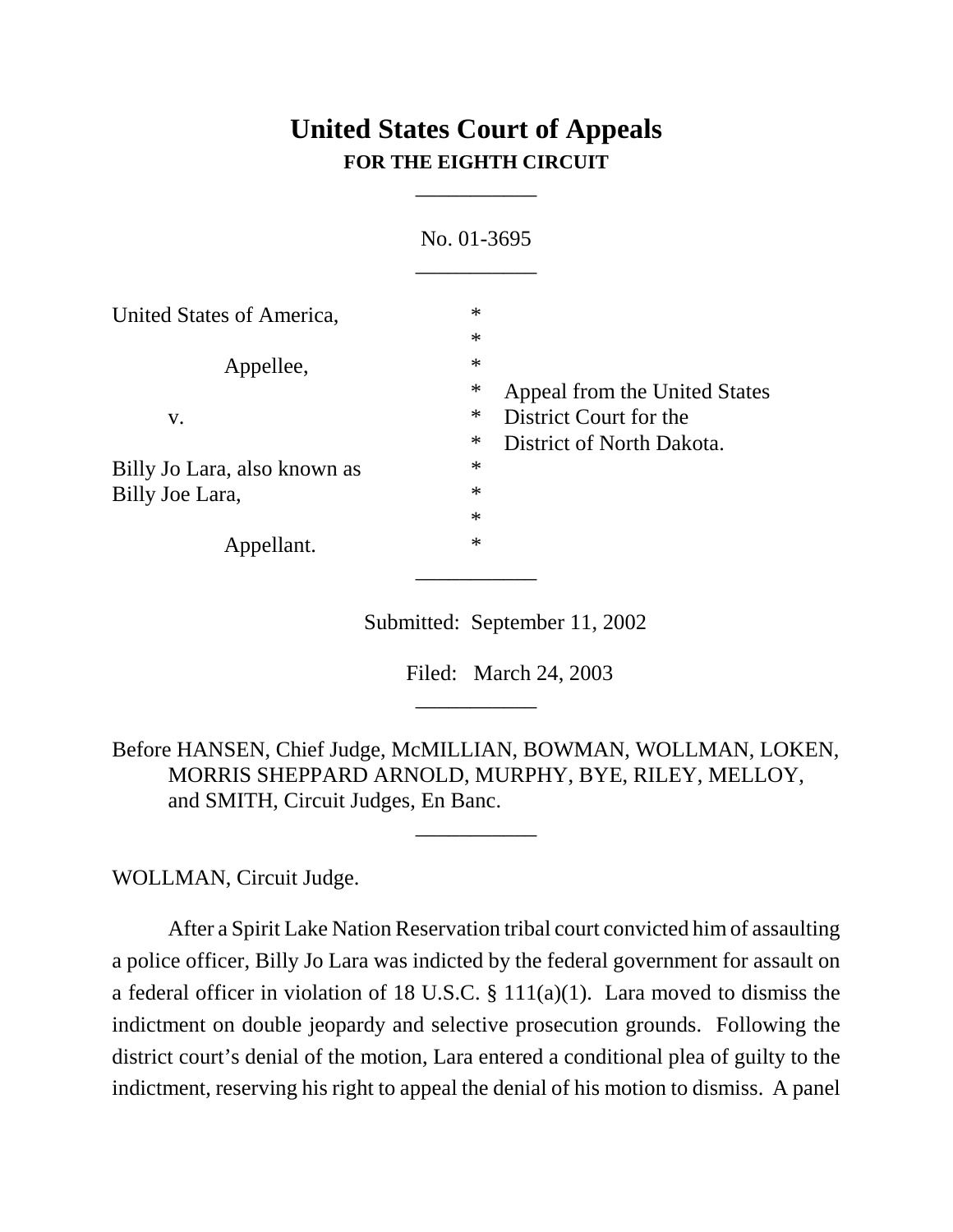of this court affirmed, holding that because the power of the Spirit Lake Nation derives from its retained sovereignty and not from Congressionally delegated authority, Lara's conviction on the federal charge did not run afoul of the Double Jeopardy Clause. We granted Lara's petition for rehearing en banc, vacating the panel's opinion and judgment. We now reverse.

#### **I.**

While on the Spirit Lake Nation Reservation on June 13, 2001, Lara was arrested for public intoxication by Bureau of Indian Affairs police officers. The officers informed Lara, who is not a member of the Spirit Lake Nation, of an exclusion order prohibiting him from entering the reservation. Upon hearing of the exclusion order, Lara struck one of the officers with his fist. Lara was charged with five violations of Spirit Lake Tribal Code: violence to a policeman, resisting lawful arrest, public intoxication, disobedience to a lawful order of the tribal court, and trespassing. On June 15, Lara pled guilty to the first three charged offenses and was sentenced to a jail term of 155 days. On August 29, a federal grand jury returned an indictment charging Lara with assault on a federal officer in violation of 18 U.S.C. § 111(a)(1). After consenting to proceed before a United States Magistrate Judge, Lara moved to dismiss the indictment on double jeopardy and selective prosecution grounds or, in the alternative, that discovery be allowed on the claim of selective prosecution. As recounted above, the magistrate judge denied the motions, and Lara entered a plea of guilty conditioned on his right to seek appellate review of his motion to dismiss the indictment.

#### **II.**

We review <u>de novo</u> the denial of a motion to dismiss on double jeopardy grounds. United States v. Alverez, 235 F.3d 1086, 1089-90 (8th Cir. 2000). The Double Jeopardy Clause of the Fifth Amendment provides that no person shall "be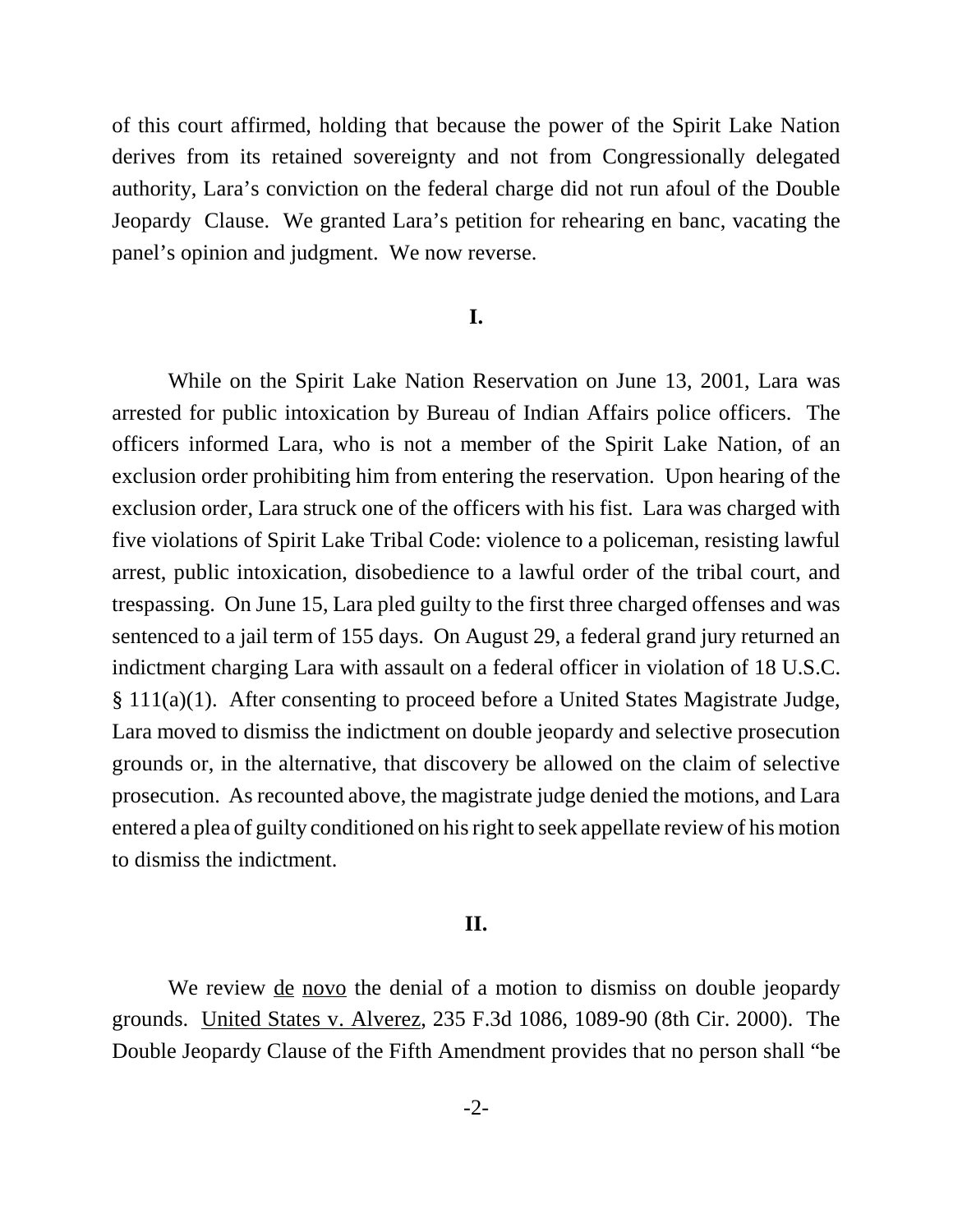subject for the same offence to be twice put in jeopardy of life or limb." The right to be free from multiple prosecutions is limited by the dual sovereignty doctrine, which permits an independent sovereign to prosecute an individual who has been prosecuted by another sovereign for the same act. One who violates the laws of two independent sovereigns commits an offense against each, and thus a second prosecution is not for "the same offence." Heath v. Alabama, 474 U.S. 82, 88 (1985).

The application of the dual sovereignty doctrine "turns on whether the two entities draw their authority to punish the offender from distinct sources of power." Id. The Double Jeopardy Clause does not permit successive prosecutions under the dual sovereignty doctrine where the authority for the prosecution derives from the same sovereign source. See, e.g., Waller v. Florida, 397 U.S. 387, 393-95 (1970) (a city and its parent state); Puerto Rico v. Shell Co., 302 U.S. 253, 264-66 (1937) (the federal government and a territorial government); Unites States v. Mills, 964 F.2d 1186, 1193 (D.C. Cir. 1992) (en banc) (the federal government and the District of Columbia). Conversely, the dual sovereignty doctrine permits a state to prosecute a defendant who has previously been prosecuted for the same act by another state or the federal government. Heath, 474 U.S. at 93 (two states); Bartkus v. Illinois, 359 U.S. 121, 139 (1959) (upholding state prosecution following federal prosecution); United States v. Williams, 104 F.3d 213, 216 (8th Cir. 1997) (upholding federal prosecution following state prosecution). Consequently, whether the dual sovereignty doctrine applies to Lara's double jeopardy challenge turns on whether the Spirit Lake Nation exercised sovereign authority emanating from a sovereign source distinct from that of the overriding federal sovereign.

In Oliphant v. Suquamish Indian Tribe, 435 U.S. 191 (1978), the Supreme Court held that a tribe had no inherent power to prosecute non-Indian residents of its reservation. "By submitting to the overriding sovereignty of the United States, Indian tribes therefore necessarily give up their power to try non-Indian citizens of the United States except in a manner acceptable to Congress." Id. at 210. In United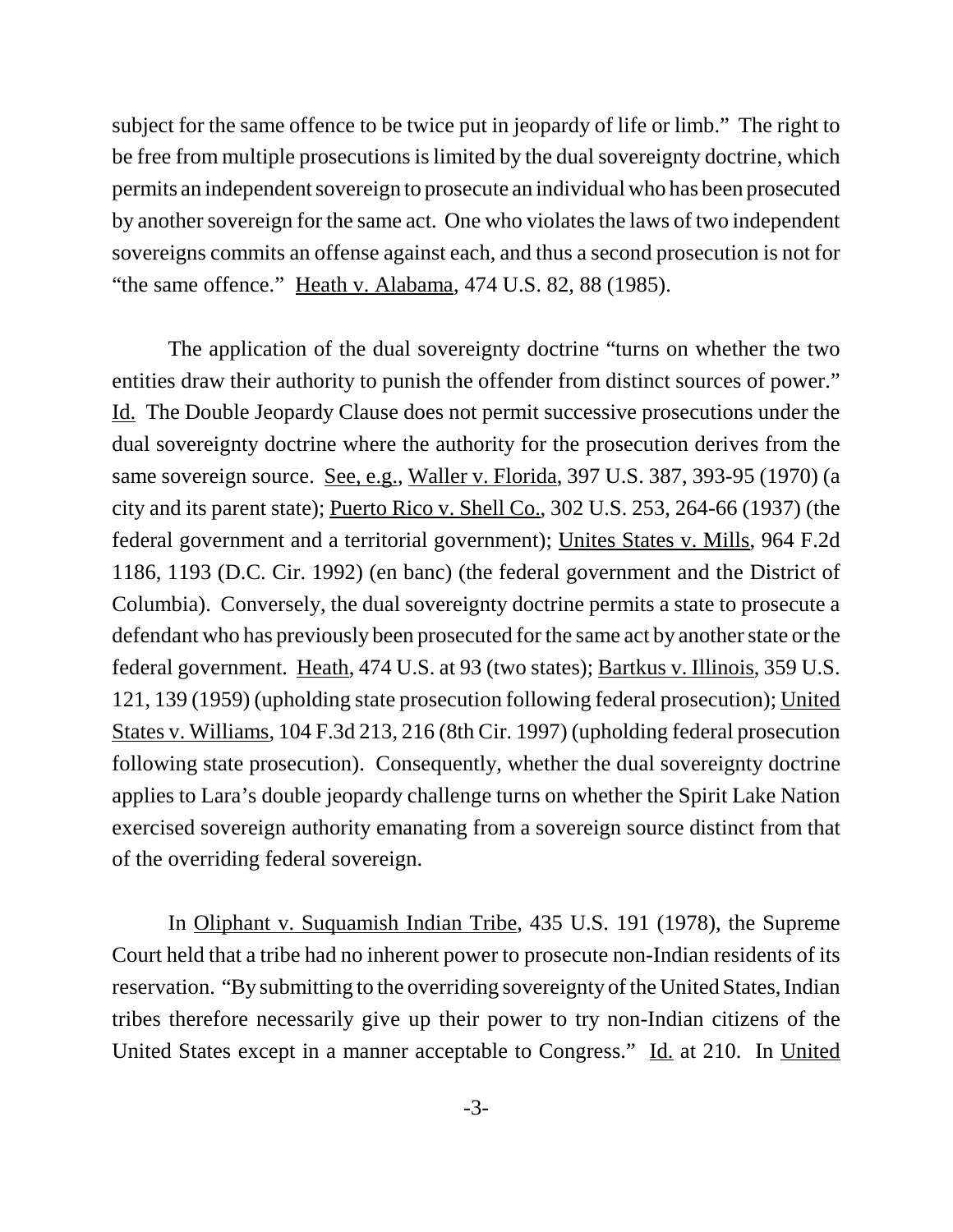States v. Wheeler, the defendant raised a double jeopardy challenge to a federal prosecution commenced after Wheeler, an enrolled member of the tribe, had been convicted in tribal court on a lesser included offense. 435 U.S. 313, 315-16 (1978). Wheeler argued that because Congress has plenary authority to abrogate tribal sovereignty, the tribe was in effect an arm of the federal government. Id. at 319. The Court explained that its dual sovereignty precedents did not turn on the extent of control one sovereign had over another, but whether the two prosecutions exercised authority derived from the same ultimate source of power. Id. at 319-20. The Court held that among the "unique and limited" sovereign powers retained by the tribe was the power to punish "members of the Tribe for violations of tribal law." Id. at 323- 24. The distinction expressly and repeatedly drawn by the Court was not premised on the racial status of the defendant but on his membership status. Although tribes retained authority over their internal affairs, they had been implicitly or explicitly divested of authority over nonmembers. Id. at 324-25. "The areas in which such implicit divestiture of sovereignty has been held to have occurred are those involving the relations between an Indian tribe and nonmembers of the tribe." Id. at 326. Because Wheeler was an enrolled member of the tribe, he was prosecuted pursuant to an inherent sovereign power that had never been divested from the tribe, and thus subsequent federal prosecution for the same act was not barred. <u>Id.</u> at 332.

In Montana v. United States, 450 U.S. 544 (1981), the Court again emphasized the distinction between the retained or inherent sovereignty over internal relations between members of the tribe and the sovereignty over external relations that necessarily had been divested from the tribes. "[T]he dependent status of Indian tribes within our territorial jurisdiction is necessarily inconsistent with their freedom independently *to determine their external relations*." Id. at 564 (quoting Wheeler, 435 U.S. at 326, emphasis added by Montana Court). The Court held that the tribe's retained inherent sovereignty did not authorize it to regulate hunting and fishing by nonmembers on reservation land owned in fee by nonmembers. Id. at 564-65.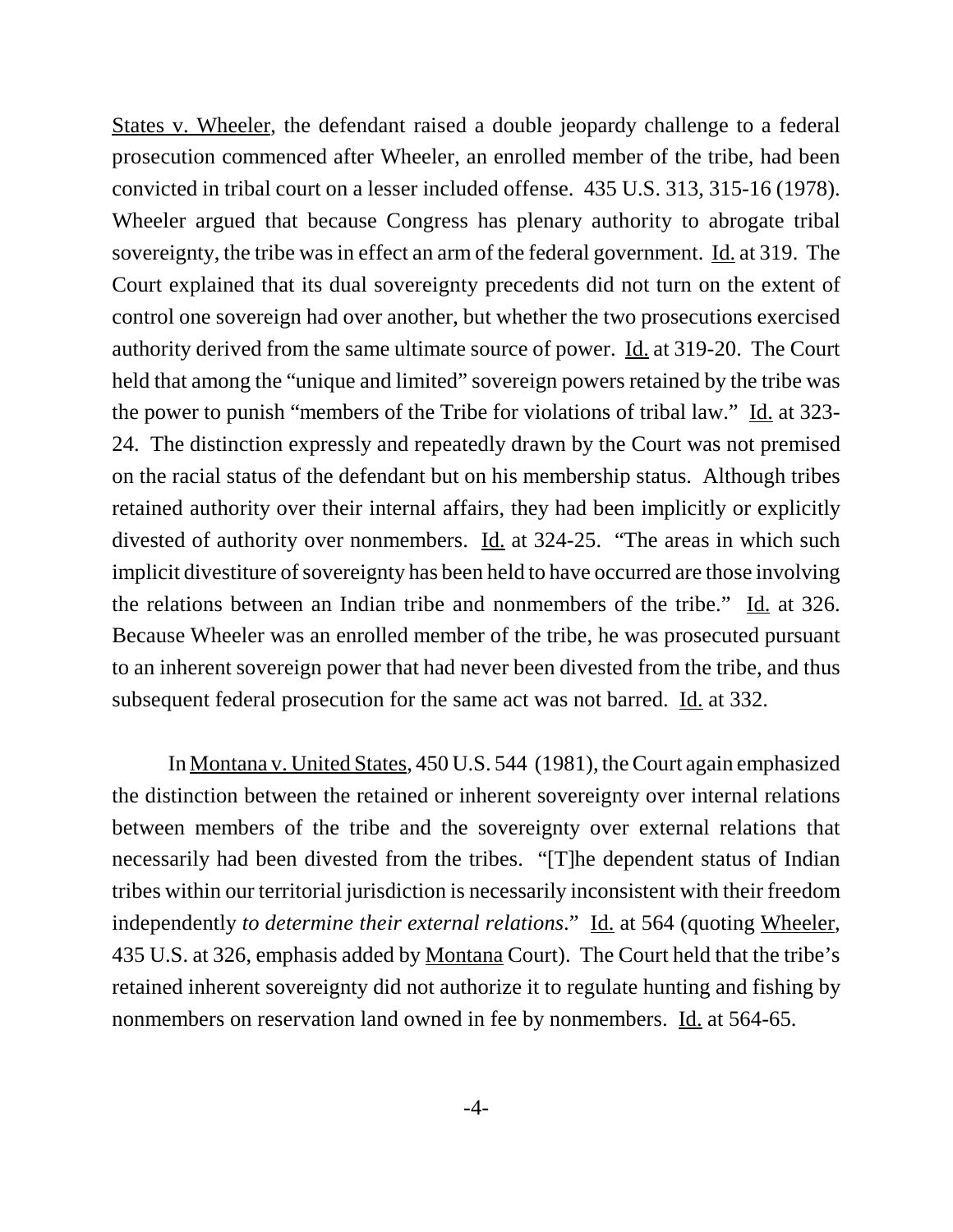The question of what power a tribe has over nonmember Indians was addressed in Duro v. Reina, 495 U.S. 676 (1990). Duro, an enrolled member of a different tribe, was charged in Pima-Maricopa Indian Community Court with unlawful firing of a weapon, a misdemeanor, in connection with the death of an Indian boy. Id. at 679-81. His motion to dismiss for lack of jurisdiction was denied. Id. at 681-82. Because the Salt River Pima-Maricopa Indian Community did not claim that its jurisdiction over Dura stemmed from Congressionally delegated authority, the Court was faced with the question whether the tribe's retained or inherent sovereignty provided it with jurisdiction over a nonmember Indian. The Court held that it did not. Id. at 688 ("In the area of criminal enforcement, however, tribal power does not extend beyond internal relations among members.").

In response to the decision in Duro, Congress amended the Indian Civil Rights Act (ICRA), 25 U.S.C. § 1301, by revising the definition of "powers of selfgovernment" to include "the inherent power of Indian tribes, hereby recognized and affirmed, to exercise criminal jurisdiction over all Indians." 25 U.S.C. § 1301(2). The amendment also defined "Indian" to include all Indians subject to federal jurisdiction under the Indian Major Crimes Act, 18 U.S.C. § 1153. 25 U.S.C. § 1301(4). Thus, under the ICRA amendments, Indians who are enrolled members of a federally recognized tribe are subject to the jurisdiction of all tribes.

Although the Supreme Court has not yet construed the post-Duro ICRA amendments, it has repeatedly reaffirmed its holdings limiting tribal sovereign authority to tribe members. Atkinson Trading Co. v. Shirley, 532 U.S. 645 (2001) (rejecting under the Montana test the imposition of a hotel occupancy tax on nonmember-owned reservation hotel on non-Indian fee land); Nevada v. Hicks, 533 U.S. 353, 358-59 (2001) (citing Oliphant for the general rule that "the inherent sovereign powers of an Indian tribe do not extend to the activities of nonmembers of the tribe").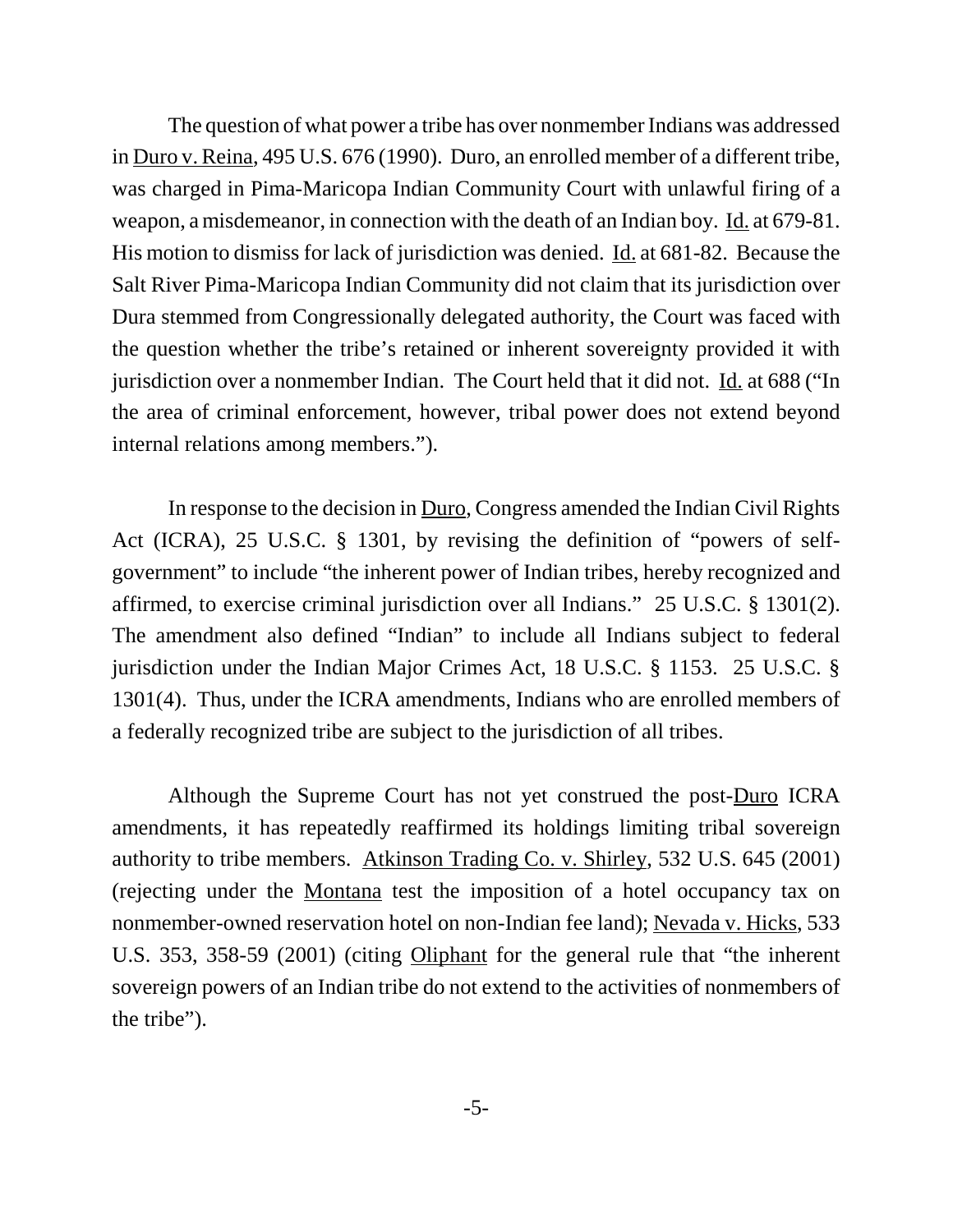Although Indian tribes retain inherent authority to punish members who violate tribal law, to regulate tribal membership, and to conduct internal tribal relations, United States v. Wheeler, 435 U.S. 313, 326 (1978), the "exercise of tribal power beyond what is necessary to protect tribal selfgovernment or to control internal relations is inconsistent with the dependent status of the tribes, and so cannot survive without express congressional delegation." Montana, 450 U.S. at 564.

South Dakota v. Bourland, 508 U.S. 679, 694-95 (1993).

In United States v. Weaselhead, 156 F.3d 818 (8th Cir. 1998), we construed the ICRA amendments in a double jeopardy case factually similar to the present case. The district court had held that Duro and Oliphant were federal common law decisions within the ultimate authority of Congress to overrule. 36 F. Supp. 2d 908, 914-15 (D. Neb. 1997). A divided panel of this court reversed, concluding that "ascertainment of first principles regarding the position of Indian tribes within our constitutional structure of government is a matter ultimately entrusted to the Court and thus beyond the scope of Congress's authority to alter retroactively by legislative fiat." 156 F.3d at 824. On rehearing en banc, the panel opinion was vacated and the district court affirmed by an evenly divided court. 165 F.3d 1209 (8th Cir. 1999).

The Ninth Circuit has held Duro to be a common law decision that Congress had the power to override via the ICRA amendments. United States v. Enas, 255 F.3d 662 (9th Cir. 2001) (en banc), cert. denied 534 U.S. 1115 (2002). Although the Enas court conceded that sovereignty has "constitutional implications," id. at 673, it concluded that the lack of an express citation to a constitutional provision indicated that <u>Duro</u> was a common law decision, an area in which Congress is supreme. <u>Id.</u> at 674-75.

With all due respect to the holding in Enas, we conclude that the distinction between a tribe's inherent and delegated powers is of constitutional magnitude and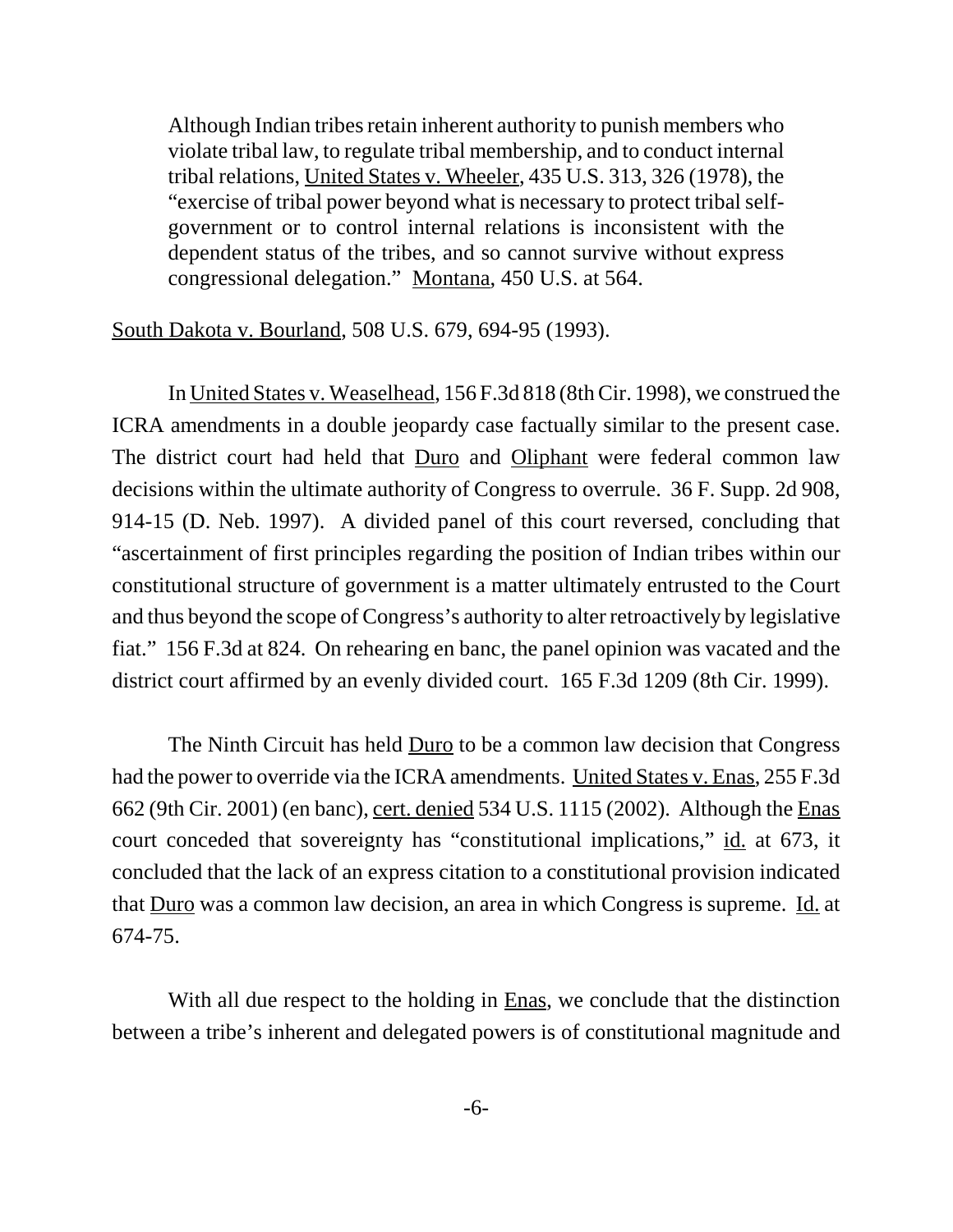therefore is a matter ultimately entrusted to the Supreme Court. Absent a delegation from Congress, a tribe's powers are those "inherent powers of a limited sovereignty which has never been extinguished." Wheeler, 435 U.S. at 322 (quoting F. Cohen, Handbook of Federal Indian Law 122 (1945)) (emphasis omitted). Once the federal sovereign divests a tribe of a particular power, it is no longer an inherent power and it may only be restored by delegation of Congress's power.

Congress's broad authority over Indian affairs derives from and is limited by the Constitution. Some decisions root this power in the Indian Commerce Clause. Alaska v. Native Village of Venetie Tribal Government, 522 U.S. 520, 531 n.6 (1998); McClanahan v. Arizona, 411 U.S. 164, 172 n.7 (1973). Prior to 1903, the federal government negotiated agreements with Indian tribes pursuant to its treaty power, U.S. Const. art. II, § 2, cl. 2, but the combination of an 1871 statute and the development of the plenary power doctrine ended this process. Antoine v. Washington, 420 U.S. 194, 201-04 (1975). The Supreme Court has suggested that we must be guided in part by structural principles that are both implicit and explicit in the Constitution. See Seminole Tribe v. Florida, 517 U.S. 44 (1996); see also Duro, 495 U.S. at 684 ("The question we must answer is whether the sovereignty retained by the tribes in their dependent status within our scheme of government includes the power of criminal jurisdiction over nonmembers."). Some decisions have found plenary authority in the government's trust responsibility, Stephens v. Cherokee Nation, 174 U.S. 445, 478 (1899), or in the guardian-ward relationship between the federal government and the tribes, Morton v. Mancari, 417 U.S. 535, 551 (1974), but references to these non-constitutional sources of power have largely been supplanted by a reliance on the commerce power. See, e.g., Alaska v. Native Village, 522 U.S. at 531 n.6.

The ICRA amendments are "a legislative enactment purporting to recast history in a manner that alters the Supreme Court's stated understanding of the organizing principles by which the Indian tribes were incorporated into our constitutional system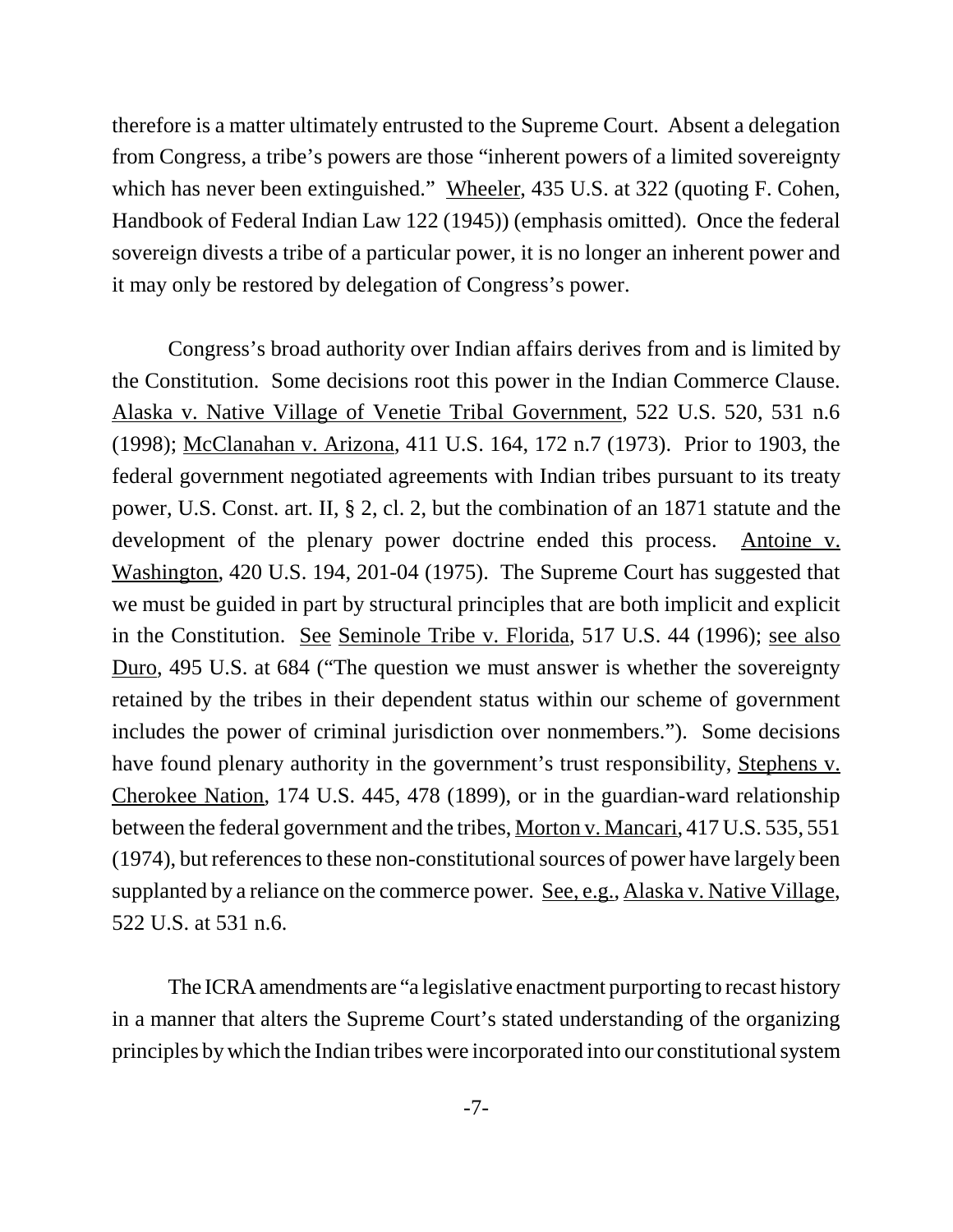of government." Weaselhead, 156 F.3d at 823. In exercising its commerce power, Congress may not "override a constitutional decision by simply rewriting the history upon which it is based." Enas, 255 F.3d at 675. Duro's determination of first principles regarding Indian sovereignty within the federal system of government is ultimately one for the Court. The Court reaffirmed this principle subsequent to the ICRA amendments:

The dissent's complaint that we give "barely a nod" to the Tribe's inherent sovereignty argument is simply another manifestation of its disagreement with Montana, which announced "the general proposition that the inherent sovereign powers of an Indian tribe do not extend to the activities of nonmembers of the tribe[.]" 450 U.S. at 565. While the dissent refers to our "myopic focus" on the Tribe's prior treaty right to "absolute and undisturbed use and occupation" of the taken area, it shuts both eyes to the reality that after Montana, tribal sovereignty over nonmembers "cannot survive without express congressional delegation," 450 U.S. at 564, and is therefore *not* inherent.

Bourland, 508 U.S. at 695 n.15 (internal citations omitted). Thus the ICRA amendments cannot have the effect that they plainly sought to achieve: a retroactive legislative reversal of <u>Duro</u>. We need not construe the ICRA amendments as a legal nullity, however. It is apparent that Congress wished to allow tribes to exercise criminal misdemeanor jurisdiction over nonmember Indians. See Hicks, 533 U.S. at  $377$  n.2 ("In response to our decision in <u>Duro,</u>... Congress passed a statute expressly granting tribal courts [jurisdiction over nonmember Indians].") (Souter, J., concurring). Nothing in our decision today in any way circumscribes the jurisdiction so conferred.

The Spirit Lake Nation exercises authority over external relations only to the extent that such a power has been delegated to it by Congress. As a nonmember, Lara was necessarily prosecuted pursuant to that delegated power. Because the dual sovereignty doctrine does not apply where the ultimate source of power is the same,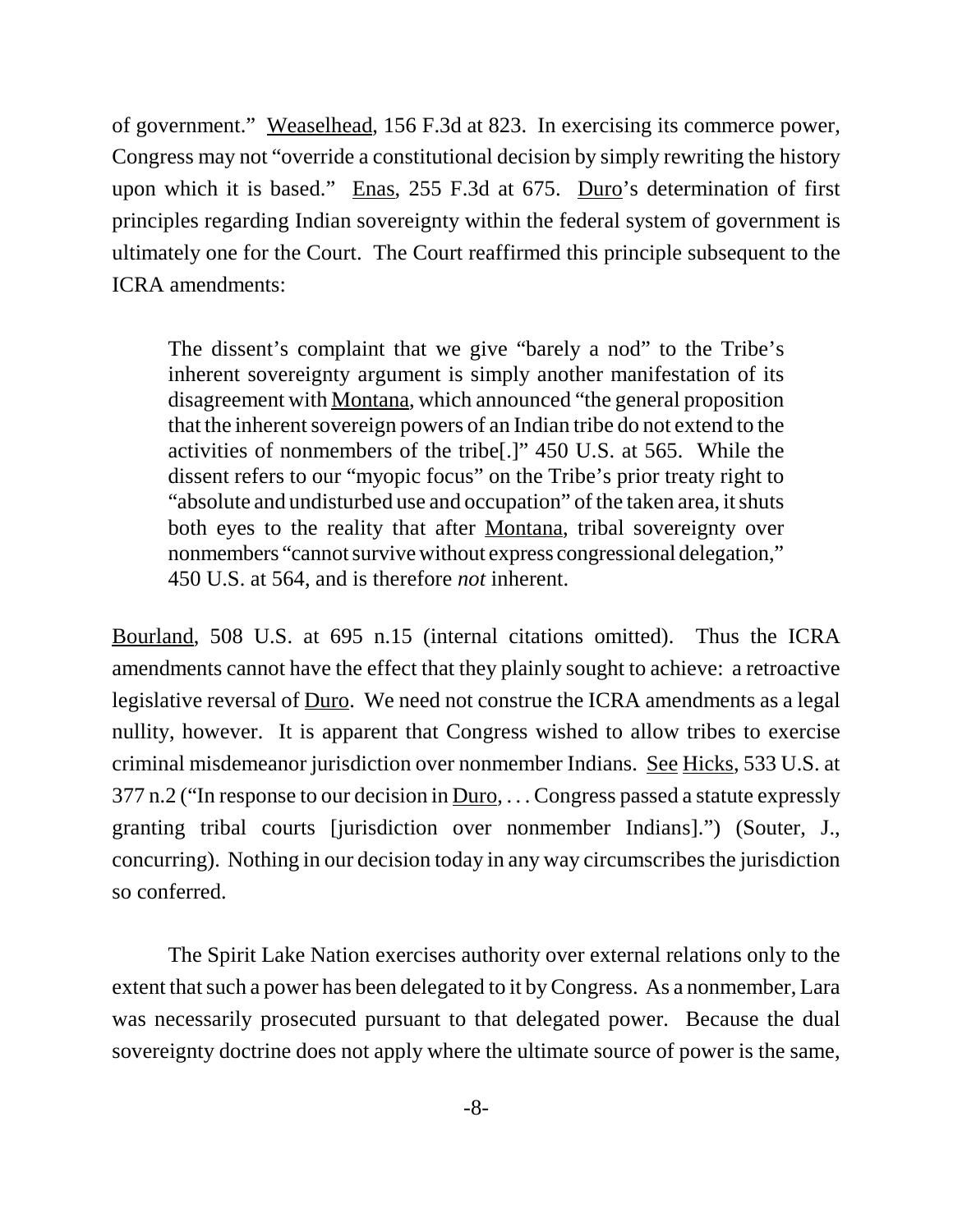the Double Jeopardy Clause bars the government from maintaining a second prosecution for the same act. Accordingly, the motion to dismiss the indictment should have been granted.

The order denying the motion to dismiss on double jeopardy grounds is reversed, and the case is remanded to the district court with directions to dismiss the indictment.

### MORRIS SHEPPARD ARNOLD, Circuit Judge, dissenting, in which BOWMAN, MURPHY, and SMITH, Circuit Judges, join.

The essential difficulty that I see with the result that the court reaches today is that the Supreme Court in *Duro v. Reina*, 495 U.S. 676 (1990), did not base its decision on the Constitution, nor did the Constitution require the result that the Court reached there. The result in that case was instead based on federal common law, nothing more and nothing less, and in the ICRA amendments Congress exercised its plenary legislative power over federal common law in general and Indian affairs in particular to define the scope of inherent Indian sovereignty. In other words, Congress restored to the tribes a power that they had previously exercised but had lost over the years as a result of Supreme Court decisions. Because the Spirit Lake Nation, in trying Mr. Lara, was simply exercising its own sovereignty, and not a power that Congress delegated to it, Mr. Lara's double jeopardy rights were not violated.

#### I.

According to current legal thought, Indian tribes possessed criminal jurisdiction over nonmember Indians as part of their full territorial sovereignty prior to colonization by us or our European predecessors. *See Duro*, 495 U.S. at 685-86. The Supreme Court held in *Duro*, however, that the Indians had lost this aspect of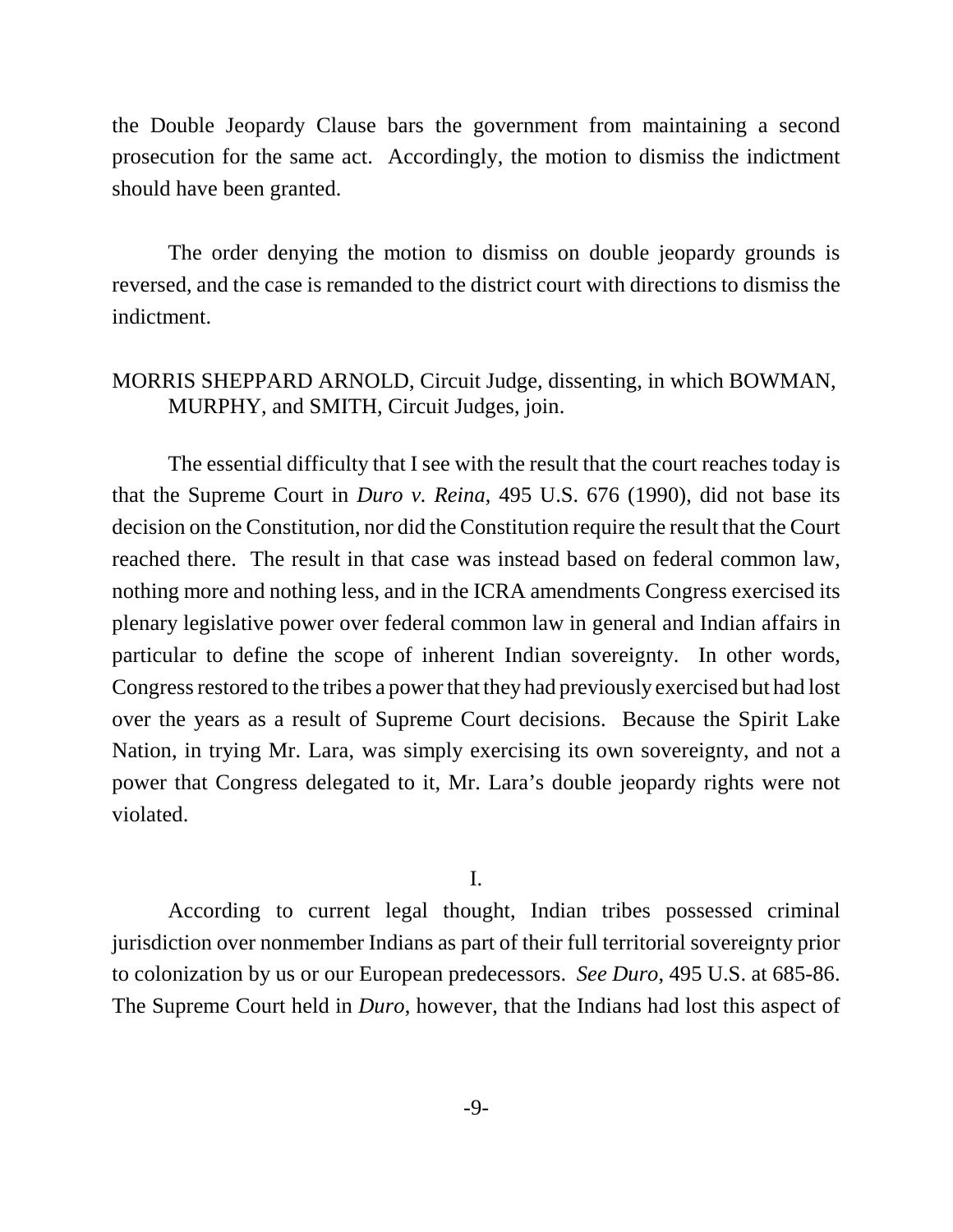their sovereignty because of their "dependent" status. *See id.*; *cf. Oliphant v. Squamish Indian Tribe*, 435 U.S. 191, 210 (1978).

The court opines in the present case that "[o]nce the federal sovereign divests a tribe of a particular power, it is no longer an inherent power and it may only be restored by delegation of Congress's power." This holding draws on statements in Supreme Court opinions that a tribe's inherent sovereignty consists of those aspects of sovereignty that the tribes "retained" despite the federal government's overriding sovereignty. *See, e.g., Duro*, 495 U.S. at 685. The court's apparent premise is that power cannot be a retained one once the Supreme Court holds that it no longer exists.

This premise, however, fails both as a matter of history and of logic. Historically, it misapprehends the materials that the Supreme Court has used over the years to fashion the relationship between the United States and Indian tribes; logically, it improperly assumes that there is only one way that a power can be retained. In my view, the ICRA amendments did not create a new tribal power out of whole cloth, it merely relaxed a common-law restriction on a power previously possessed. Regardless of the fact that the ICRA amendments are a "but-for" cause of the Spirit Lake Nation's ability to try Mr. Lara here (which of course they necessarily are), the origin of that power was not the ICRA amendments themselves but the full territorial sovereignty that the tribes possessed in the past. *Cf. Prudential Ins. Co. v. Benjamin*, 328 U.S. 408, 421-33, 437-38 (1946). Thus, the power at hand is a "retained" one, even if it had been rendered temporarily unavailable by decisions of the United States Supreme Court.

A.

Three cases from the early nineteenth century, all of which Chief Justice Marshall wrote, provided a foundation for federal Indian law: *Johnson v. McIntosh*, 21 U.S. (8 Wheat) 543 (1823), *Cherokee Nation v. Georgia*, 30 U.S. (5 Peters) 1 (1831), and *Worcester v. Georgia*, 31 U.S. (6 Peters) 515 (1832). An examination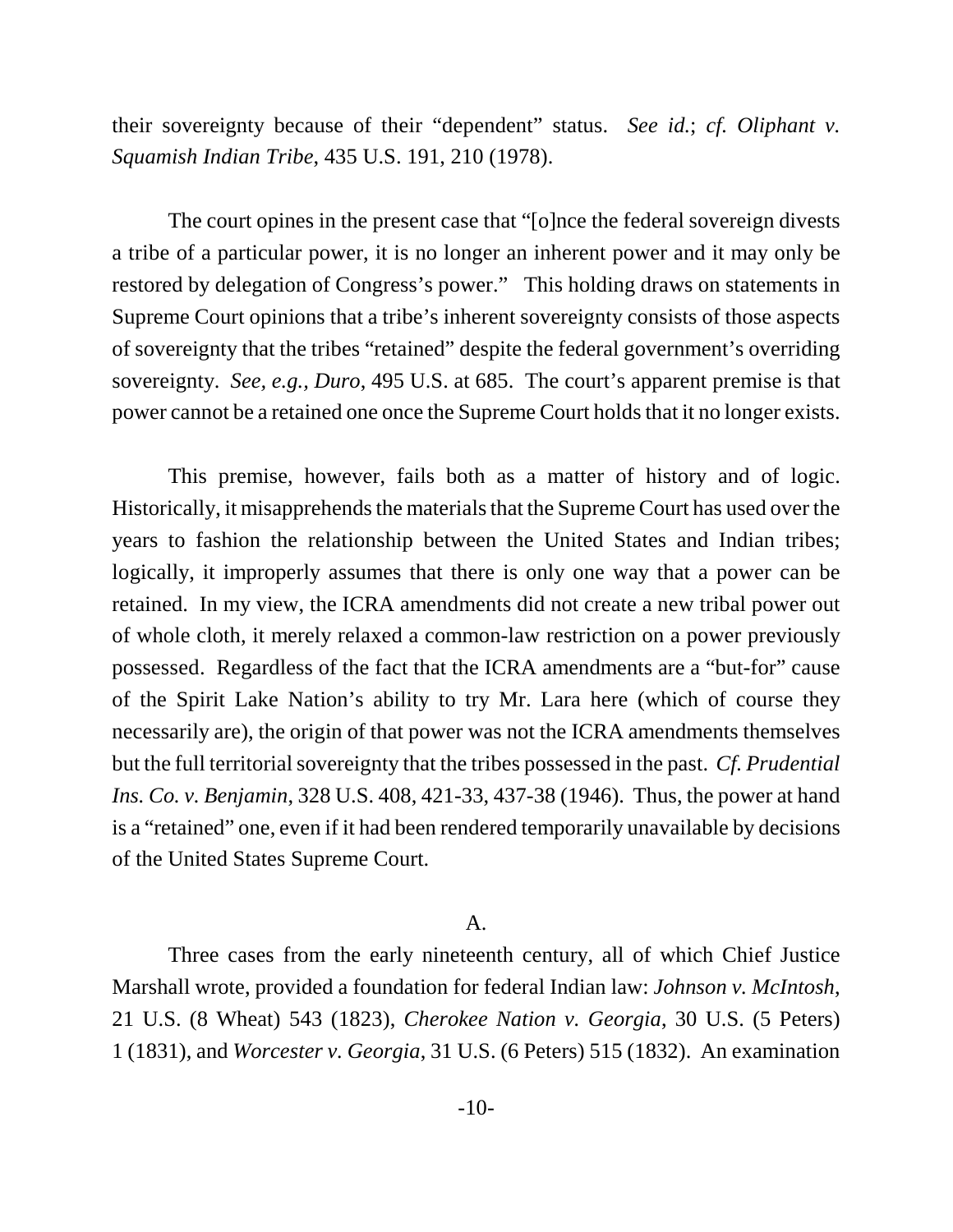of these cases shows that in forging the legal relationship between Indian tribes and the government of the United States, "the Supreme Court in the Marshall trilogy embraced pre-constitutional notions of the colonial process, rooted in the law of nations, involving both inherent tribal sovereignty and a colonial prerogative vested exclusively in the centralized government." *See* Philip P. Frickey, *Domesticating Federal Indian Law*, 81 Minn. L. Rev. 31, 57 (1996). These principles, which the Supreme Court created from extra-constitutional sources, have "been consistently followed by the courts for more than a hundred years." *See* Felix S. Cohen, *Handbook of Federal Indian Law* 123 (1988); *cf.* Frickey, *supra*, at 58-60.

In *McIntosh*, 21 U.S. at 573, Chief Justice Marshall justified federal power over Indian tribes in terms of the right of discovery, a euphemism for the right of conquest, *see* Judith Resnik, *Multiple Sovereignties: Indian Tribes, States, and the Federal Government*, 79 Judicature 118, 119 (1995). That this right was universally recognized, he asserted, was "prove[d]" by "the history of America from its discovery to the present day." *McIntosh*, 21 U.S. at 574. As Judge Canby has explained, "[t]he principles of discovery were, of course, European (and, by adoption, federal) law [and] in Marshall's view that was the only kind of law that the Supreme Court could apply." William C. Canby, Jr., *Federal Indian Law* 69 (3d ed. 1998).

Eight years later in *Cherokee Nation*, 30 U.S. at 16-17, Chief Justice Marshall held that Indian tribes were foreign states, but ones with a special relationship to the United States, namely, that "of a ward to his guardian." In making this determination, the Chief Justice looked not to the Constitution but, as in *McIntosh*, to the uniform custom of nations and the history of our country's dealings with Indian tribes. *See id.* at 16-18. The next year in *Worcester*, 31 U.S. at 555, Chief Justice Marshall wrote that the relationship of the Cherokees to the United States "was that of a nation claiming and receiving the protection of one more powerful: not that of individuals abandoning their national character, and submitting as subjects to the laws of a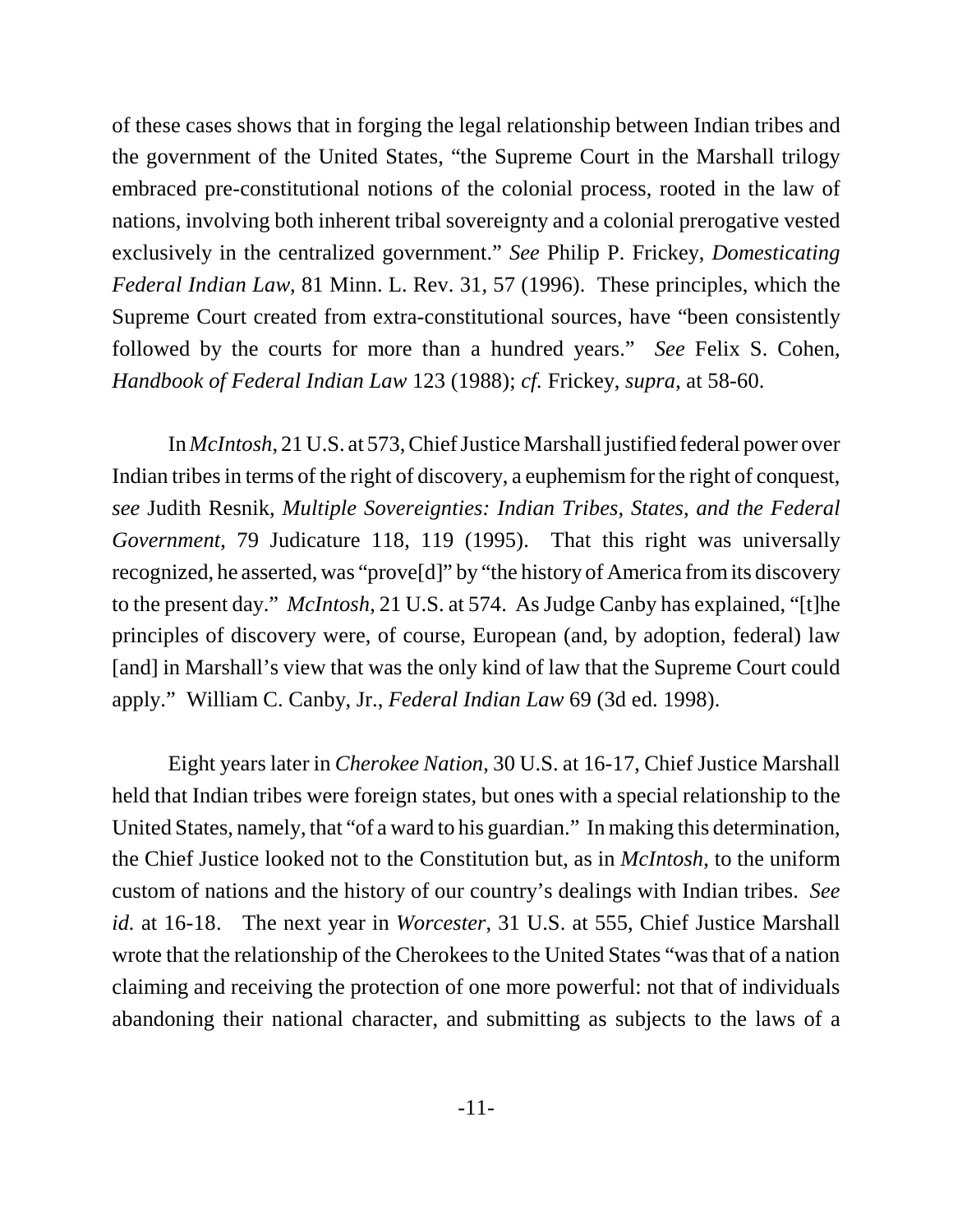master." He then held that under international law the Indian tribes retained the right to self-government, because

[t]he very fact of repeated treaties with them recognizes it; and the settled doctrine of the law of nations is, that a weaker power does not surrender its independence--its right to self-government, by associating with a stronger, and taking its protection. A weak state, in order to provide for its own safety, may place itself under the protection of one more powerful, without stripping itself of the right of government, and ceasing to be a state.

*Id.* at 560-61.

At the end of the century, the Court reaffirmed these sentiments in *United States v. Kagama*, 118 U.S. 375 (1886). A few years before that case, in *Ex Parte Crow Dog*, 109 U.S. 556 (1883), the Court had held that the murder of an Indian by another Indian in Indian country was within the sole jurisdiction of the tribe, and so federal territorial courts had no power over such a crime. Congress reacted by passing the Indian Major Crimes Act, 18 U.S.C. § 1153, declaring murder and other serious crimes committed by an Indian in Indian country to be federal offenses triable in federal court. In *Kagama*, the Court upheld the constitutionality of the act, despite the fact that the Constitution "is almost silent in regard to the relations of the government which was established by it to the numerous tribes of Indians within its borders," 118 U.S. at 378, and even though the Court was "not able to see in [any clause] of the constitution and its amendments any delegation of power to enact a code of criminal law for the punishment of [serious crimes]," *id.* at 379. Rather, the Court concluded, the legitimacy of the act derived from extra-constitutional sources, such as its necessity for the Indians' protection and the fact that the power to pass the act "must exist in th[e federal] government because it never has existed anywhere else; because the theater of its exercise is within the geographical limits of the United States; because it has never been denied; and because it alone can enforce its laws on all the tribes." *Id.* at 384-85.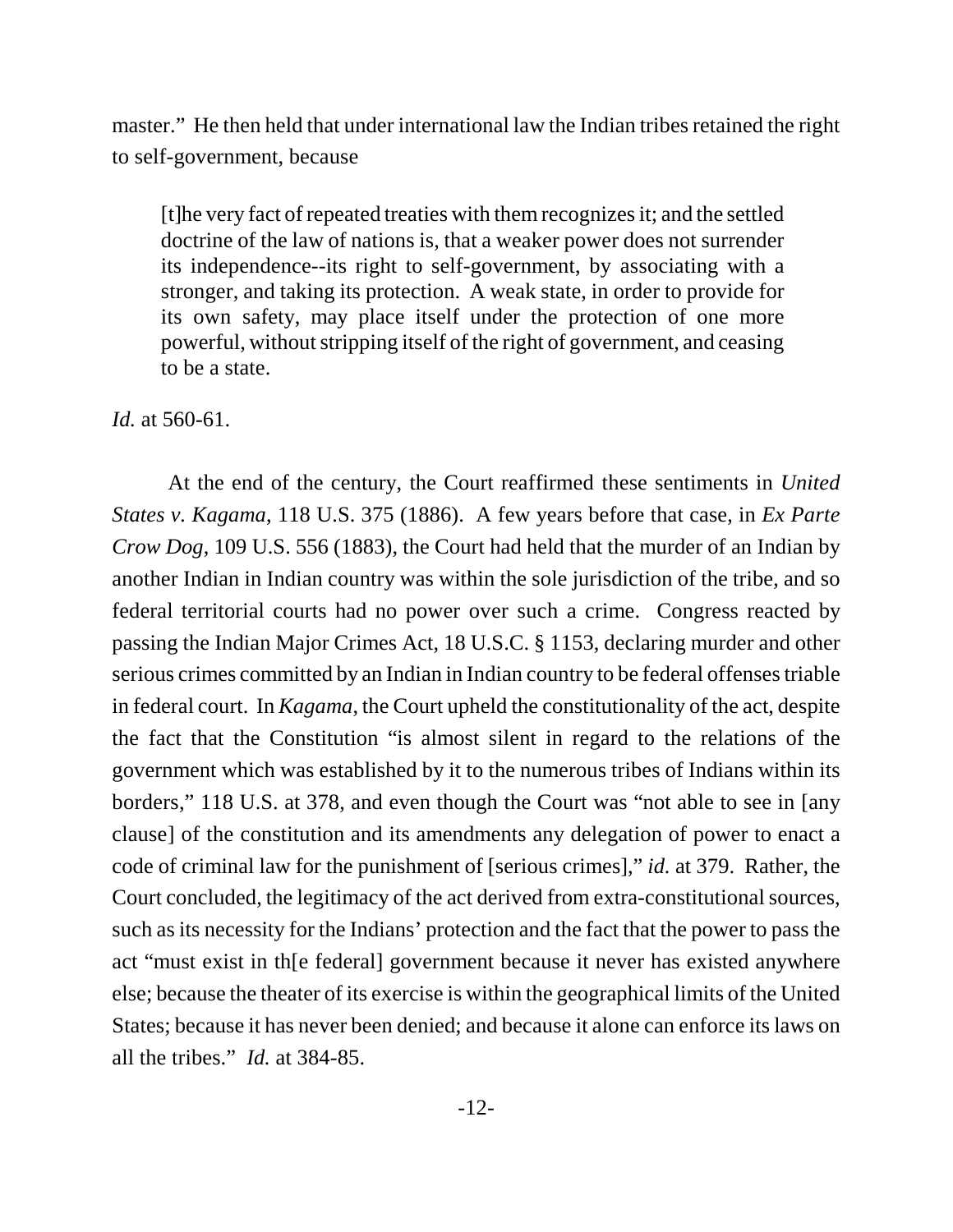Unlike *Kagama*, which addressed the question of whether a grant of federal criminal jurisdiction in Indian country was consistent with the federal government's role as "guardian," *Oliphant*, *United States v. Wheeler*, 435 U.S. 313 (1978), and *Duro*, addressed the converse question, that is, whether the retention of certain criminal jurisdiction in Indian country was consistent with the Indian tribe's role as "ward." Despite this difference, all four cases reached their answers in the same way, namely, by reference to governmental custom and practice and to the general principles of the *jus gentium*. What is importantly missing from all of these cases is the slightest intimation that their outcome was dictated by some substantive constitutional principle.

In *Wheeler*, 435 U.S. at 324-26, for instance, the Court analyzed various statutes establishing federal criminal jurisdiction over crimes involving Indians, and described how these statutes had left in place tribal criminal jurisdiction over members as part of the inherent sovereign power of Indian tribes. In discussing why none of these statutes had divested the Indians of this power, the Court restated the sentiments expressed in *Worcester* that the " 'settled doctrine of the law of nations is, that a weaker power does not surrender its independence--its right to self-government, by associating with a stronger, and taking its protection.' " *See Wheeler*, 435 U.S. at 326 (quoting *Worcester*, 31 U.S. at 560-61). *Wheeler* thus quite clearly decided that tribes retained criminal jurisdiction over tribal matters as a matter of federal common law.

Although neither *Oliphant* nor *Duro* ever explicitly stated that it was a common-law decision, or referred to the law of nations, these decisions too were founded on federal common law. *See, e.g.*, Canby, *supra*, at 127; Philip P. Frickey, *A Common Law for our Age of Colonialism: The Judicial Divestiture of Indian Tribal Authority over Nonmembers*, 109 Yale L.J. 1, 65 (1999); L. Scott Gould, *The Consent Paradigm: Tribal Sovereignty at the Millennium*, 96 Colum. L. Rev. 809,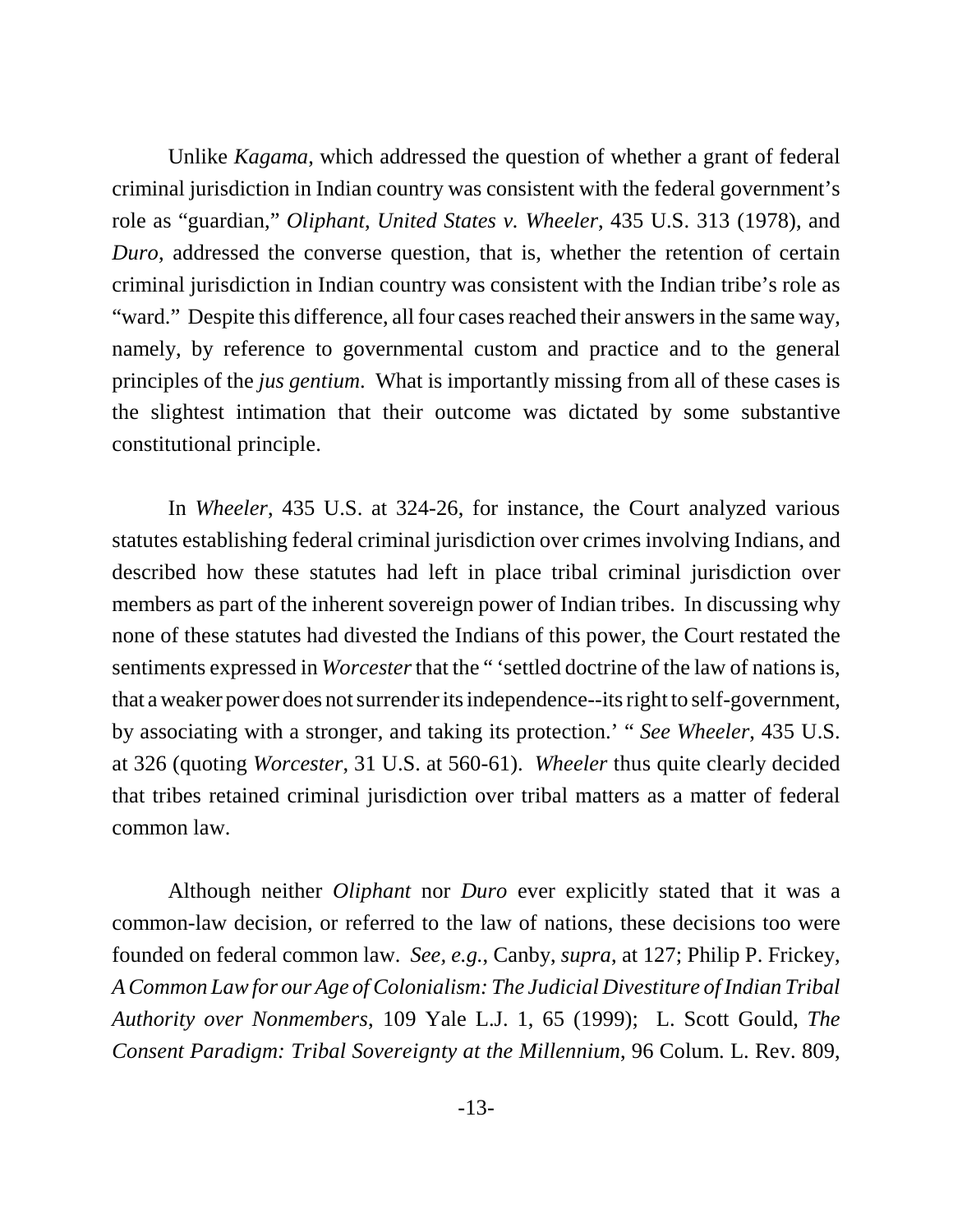853 (1996). In both cases, the Court analyzed history and governmental custom and devised from them the principle that, as a result of the dependent status of Indian tribes, tribal criminal enforcement power did not extend beyond internal relations among its members. *See Duro*, 495 U.S. at 685-92; *Oliphant*, 435 U.S. at 196-210; *cf. United States v. Enas*, 255 F.3d 662, 668-69 (9th Cir. 2001) (en banc), *cert. denied*, 534 U.S. 1115 (2002).

The Court in *Duro* did say that any power delegated to the tribes would be "subject to the constraints of the Constitution," 495 U.S. at 686, and that there would be due process concerns in subjecting nonmember Indians to trial in tribal courts because those courts did not provide constitutional protections as a matter of right, *see id.* at 693-94. But none of this can serve to convert *Duro* into a "constitutional" decision. A decision is "constitutional" only when it states, or necessarily implies, that the Constitution requires the result that it reaches.

In *Duro*, as in all cases, the Court had the obligation and the power under Article III to decide the case before it and "to say what the law is." *Marbury v. Madison*, 5 U.S. (1 Cranch) 137, 177 (1803). Without any statute stating whether Indian tribes had criminal jurisdiction over nonmember Indians, it acted as a common-law court, using whatever sources were relevant and readily at hand to ascertain the applicable legal principles and to answer the question before it. As with all federal common law, however, Congress has the legislative authority to revise the result in *Duro* in whatever way it desires.

#### B.

The court holds that *Duro*'s distinction between inherent and delegated powers is of "constitutional magnitude." I take that to be a claim that *Duro* was based on the Constitution and, therefore, that the Court's determination in *Duro* of what constitutes inherent tribal sovereignty is final and binding on Congress. The court, however, never says precisely where in the Constitution principles of Indian sovereignty might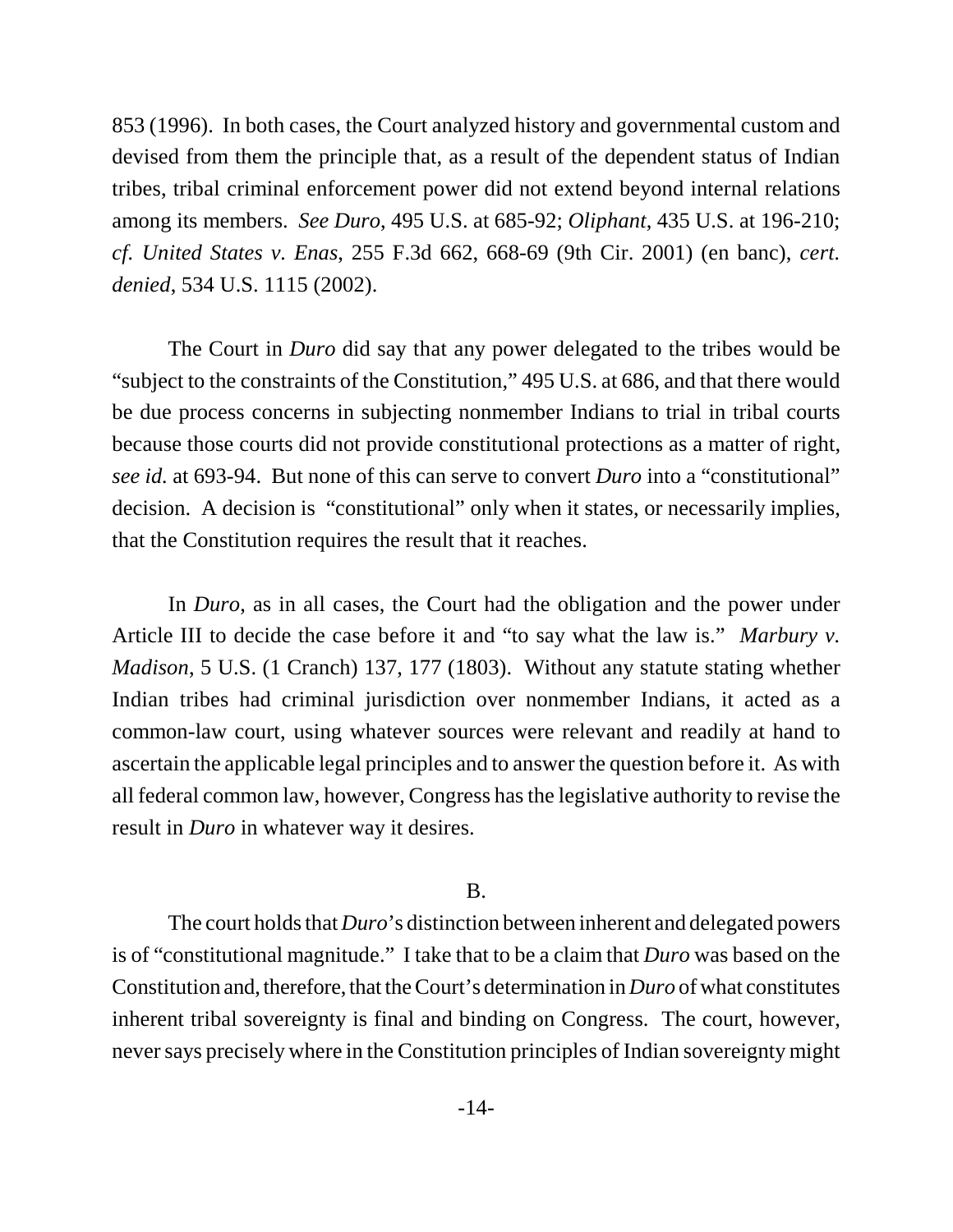actually reside. *Cf. United States v. Weaselhead*, 156 F.3d 818, 825 (8th Cir. 1998) (M.S. Arnold, J., dissenting).

The court does provide two possibilities. First, it refers to "structural principles that are both implicit and explicit in the Constitution," citing *Duro* and *Seminole Tribe*. The court, however, does not describe what these structural principles are, nor does it explain why they derived from the Constitution. In fact, "no court has [ever] found a constitutionally protectible interest in tribal sovereignty itself," Canby, *supra*, at 85; and, "[t]o the extent that Indian tribes are discussed in the Constitution, they seem to be recognized as having a status outside its" perimeters, Judith Resnik, *Dependent Sovereigns: Indian Tribes, States, and the Federal Courts*, 56 U. Chi. L. Rev. 671, 691 (1989).

Perhaps the proposition that the court is urging is that since certain attributes of state sovereignty derive from the structure of the Constitution, *see, e.g.*, *Alden v. Maine*, 527 U.S. 706, 724 (1999), the perimeters of inherent tribal sovereignty must do so as well. That proposition, however, fails to recognize the fact that "[u]nlike states, which ceded some sovereignty with the passage of the Constitution, Indian tribes did not." Resnik, *Multiple Sovereignties*, *supra*, at 119. The Indian tribes did not participate in the making of the Constitution, so its structure cannot tell us anything about the extent of their sovereignty. *Cf. Worcester*, 31 U.S. at 555, 559-60; Martha A. Field, *Sources of Law: The Scope of Federal Common Law*, 99 Harv. L. Rev. 881, 949 (1986). Thus, as Chief Justice Marshall noted in *Worcester*, Indian nations, such as the Cherokees in *Worcester*, remained "distinct, independent political communities" even after the adoption of the Constitution. *Worcester*, 31 U.S. at 559-61. The status of Indian tribes in our constitutional order is thus more akin to that of foreign nations than to that of the states.

Second, the court points out that in recent years references to "nonconstitutional sources of [Congress's plenary power] have largely been supplanted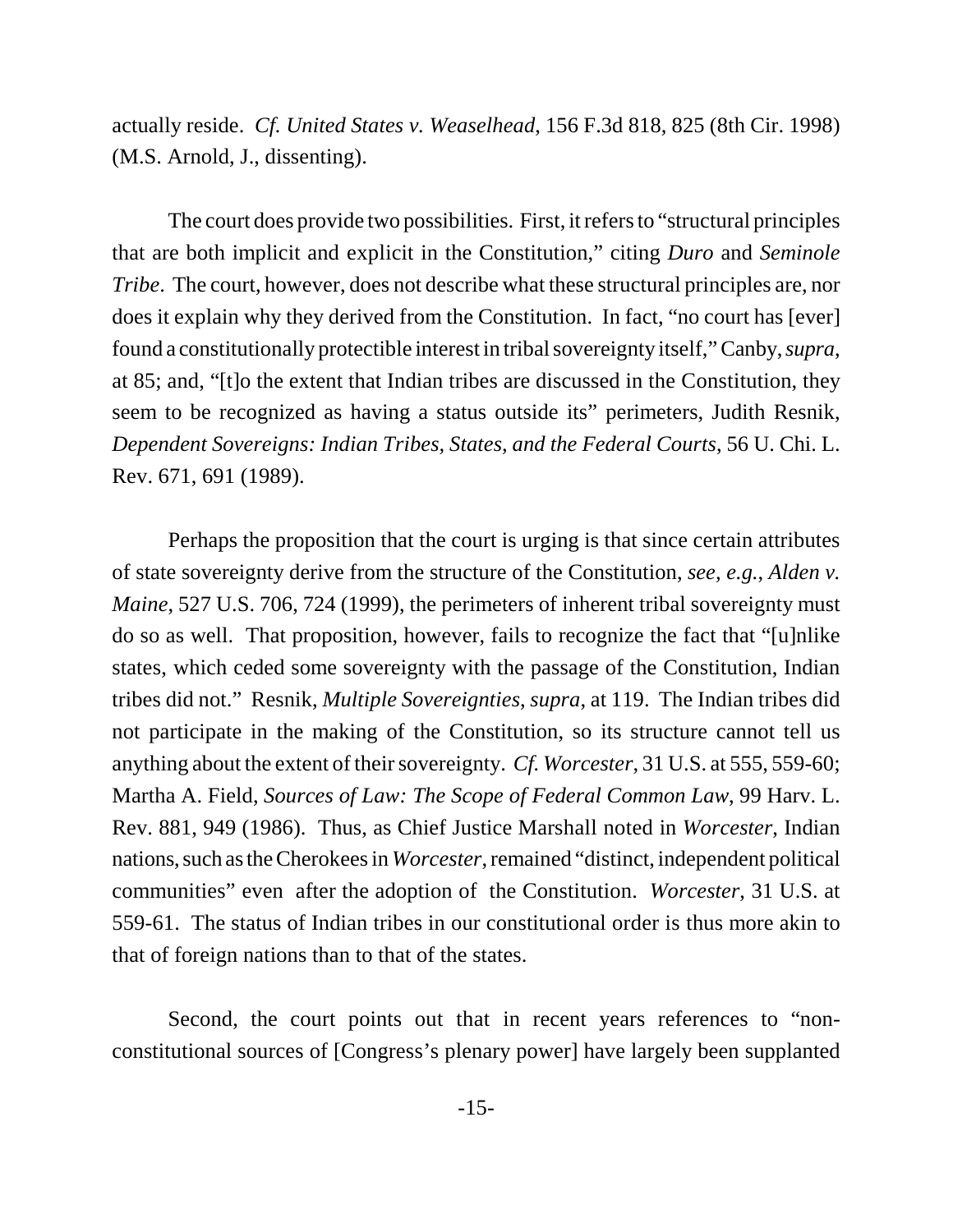by a reliance on the [Indian] commerce power." But the fact that the scope of the Indian commerce power has expanded in recent years and is now often seen as the source of legislation that regulates the Indians as dependent communities, *e.g.*, *Alaska v. Native Vill. of Venetie Tribal Gov't*, 522 U.S. 520, 531 n.6 (1998), does not mean that the traditional view of the origins of the relationship between Indian tribes and the United States has somehow been submerged. When pressed for a source of Congress's plenary authority, the Court tends increasingly to rely on the Indian commerce clause, I think, simply because in the particular context, it sees no need to look further.

The source of Congress's plenary power is in any case beside the point: Regardless of its source, it is well settled that Congress's power is plenary. It is a non sequitur to intimate that because the source of the plenary power *may* have changed from a "non-constitutional" to a constitutional source, Congress's ability to legislate is somehow circumscribed. If that were true, then Congress's authority would no longer be plenary. *Cf. Lone Wolf v. Hitchcock*, 187 U.S. 553, 565 (1903).

Even if the mere existence of the Indian commerce clause somehow restricted the powers that tribes inherently possess, moreover, inherent tribal sovereignty would still be a matter of federal common law. Consider, as an analogy, dormant commerce clause restrictions on state legislation that unduly burdens interstate commerce. A court can invalidate a state law on dormant commerce clause grounds, but Congress can reverse the court's decision and authorize the state to re-enact the legislation: Dormant commerce clause prohibitions are thus considered federal common law. *See, e.g.*, Adrian Vermeule, *Three Commerce Clauses? No Problem*, 55 Ark. L. Rev. 1175, 1175 (2003); *cf.* Frickey, *A Common Law*, *supra*, at 71-72*.* Thus, no matter how one views the matter, Congress retains legislative authority to determine prospectively what power tribes inherently possess.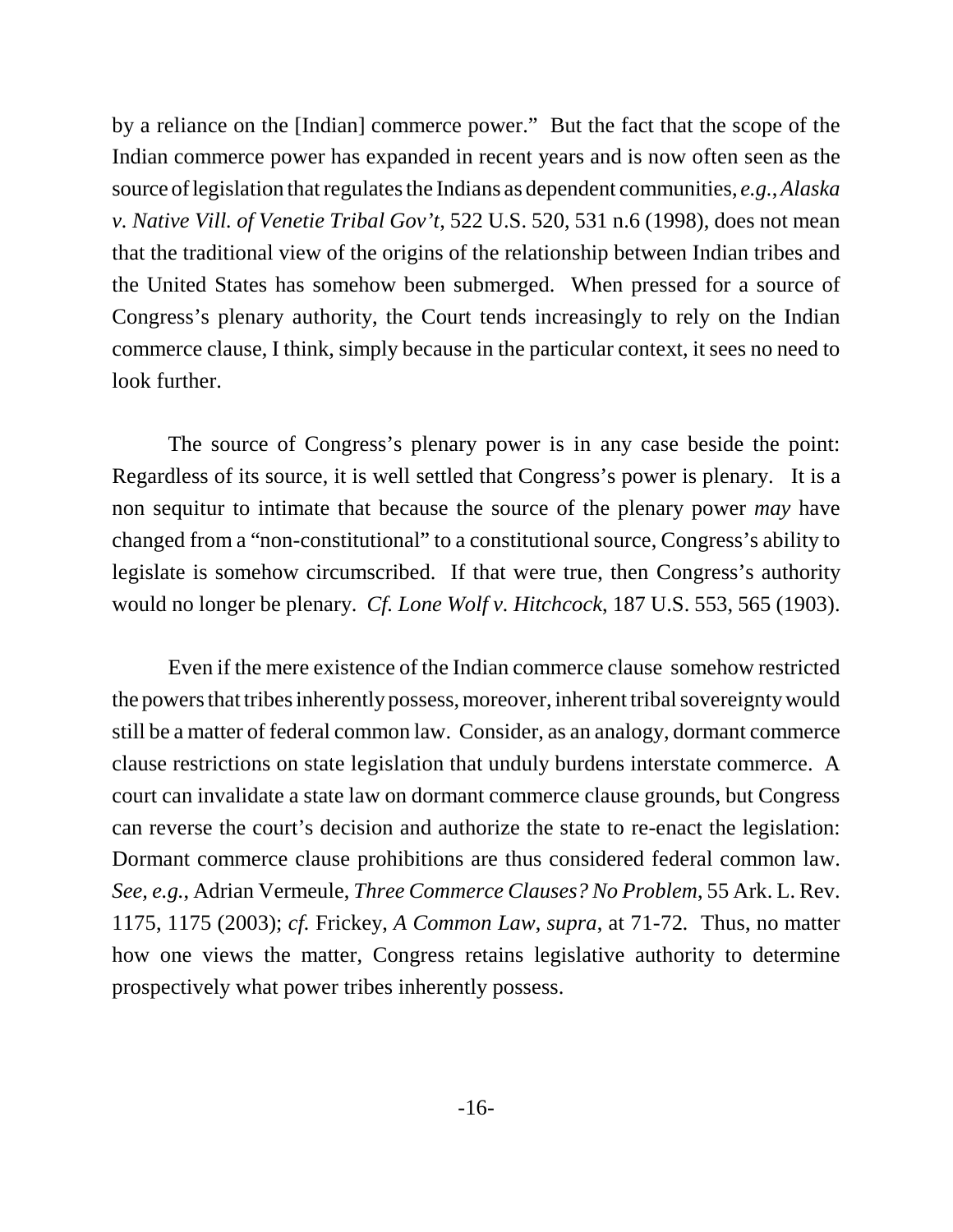The court also relies on *South Dakota v. Bourland*, 508 U.S. 679 (1993), a case that it notes was decided "subsequent to the ICRA amendments." The Supreme Court in that case did state that the exercise of tribal power beyond what is necessary to control internal relations is not inherent and therefore cannot survive without express congressional delegation, *see id.* at 694-95 & n.15, and our subsequent case law is replete with similar statements. But, as always, language must be understood in context, and the context in which these statements were made was different in a way that makes the present case legally distinguishable.

Although *Bourland* and some other cases that were decided after the ICRA amendments, *e.g.*, *Nevada v. Hicks*, 533 U.S. 353 (2001), have addressed inherent and delegated powers, they did not involve the amendments. The question raised here, namely, whether Congress could restore aspects of sovereignty to tribes, rather than delegate power to it, therefore did not arise in those cases and could not have been decided by them. It is only if Congress does not have the power to restore aspects of Indian sovereignty that delegation becomes the only option. In my opinion, the statements in cases such as *Oliphant* and *Duro* that the jurisdiction in question was not inherent and could only be delegated by Congress described what would be true absent the sort of legislation that we have before us. *Cf. Hicks*, 533 U.S. at 377 n.2 (Souter, J., concurring).

#### II.

In reaching its conclusion, the court rejects a contrary result by a unanimous eleven-judge court in *Enas*, 255 F.3d 662. Though the rationales in the two opinions in that case differed somewhat, all of the judges agreed that the inherent sovereignty of Indian tribes was a matter of federal common law, not constitutional law. For the reasons that I have tried to explain, that conclusion seems to me to be ineluctable.